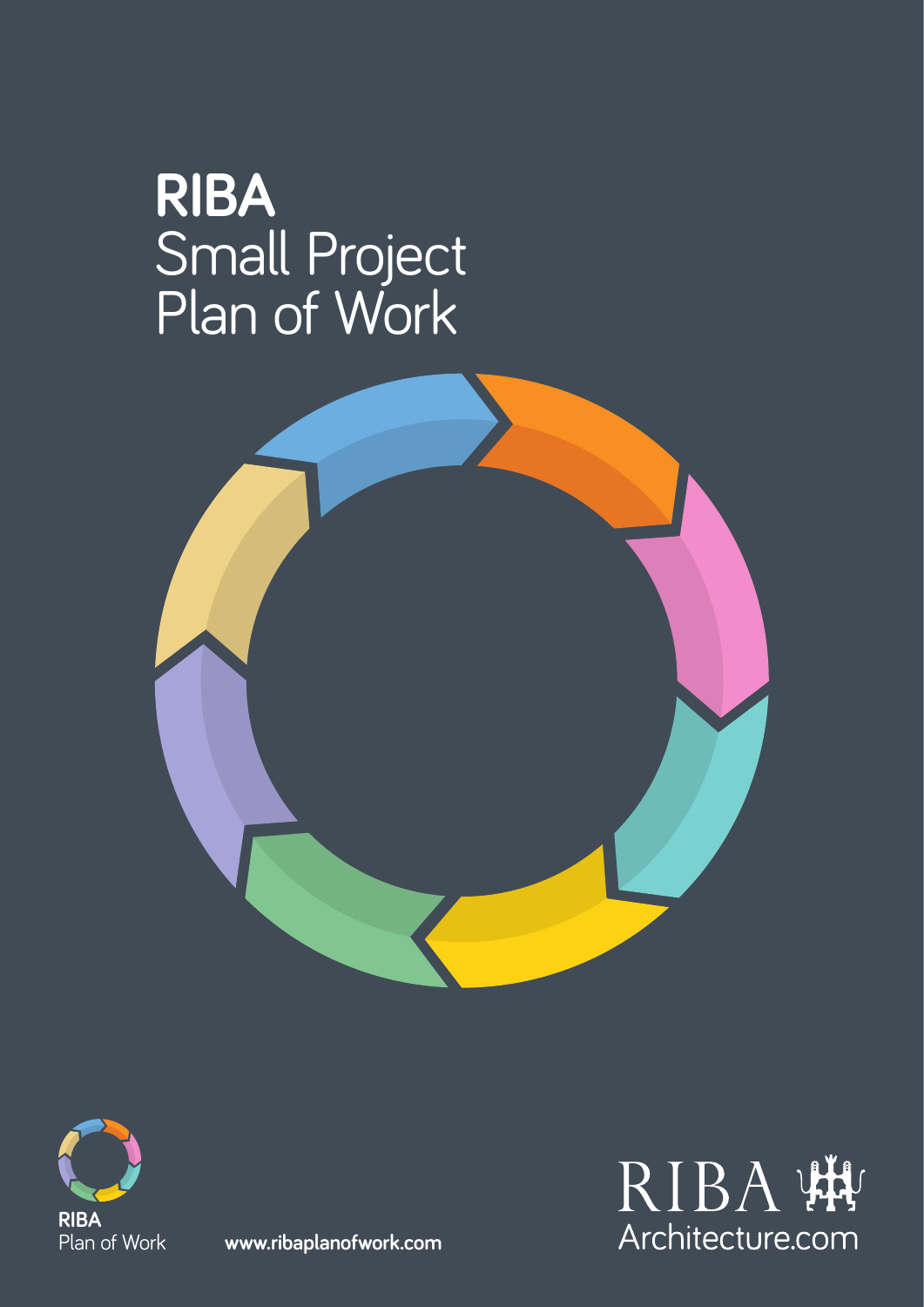

### **Foreword**

In 2013 the RIBA published a major overhaul to the RIBA Plan of Work to help our members respond to the technical and procedural developments taking place within practice. The new 8 stages are now prevalent right across the construction industry enabling closer working between members of the project team. However the previous version – mostly unchanged for 50 years – can still resonate with architects working for new clients on small, traditionally procured projects. The RIBA Small Project Plan of Work provides a more straightforward quide for these architects and clients while retaining the significant progress made towards innovation and digital working that drove much of the 2013 review. As a former chair of the RIBA Small Practice Group I am particularly pleased that we have been able to develop the RIBA Small Project Plan of Work for use by a great number of our members.

**Jane Duncan**

RIBA President 2015-17

The RIBA Plan of Work 2013 is endorsed by the following organisations:







red Institute of



Royal Society of Architects in Wales



Construction Industry Council

tural Technologies

Royal Incorporation of Architects in Scotland

Royal Society of Ulster Architects

© RIBA 2016. Published by RIBA, 66 Portland Place, London, W1B 1AD.

While every effort has been made to check the accuracy and quality of the information given in this publication, neither the Editor nor the Publisher accept any responsibility for the subsequent use of this information, for any errors or omissions that it may contain, or for any misunderstandings arising from it.

#### **www.ribaplanofwork.com**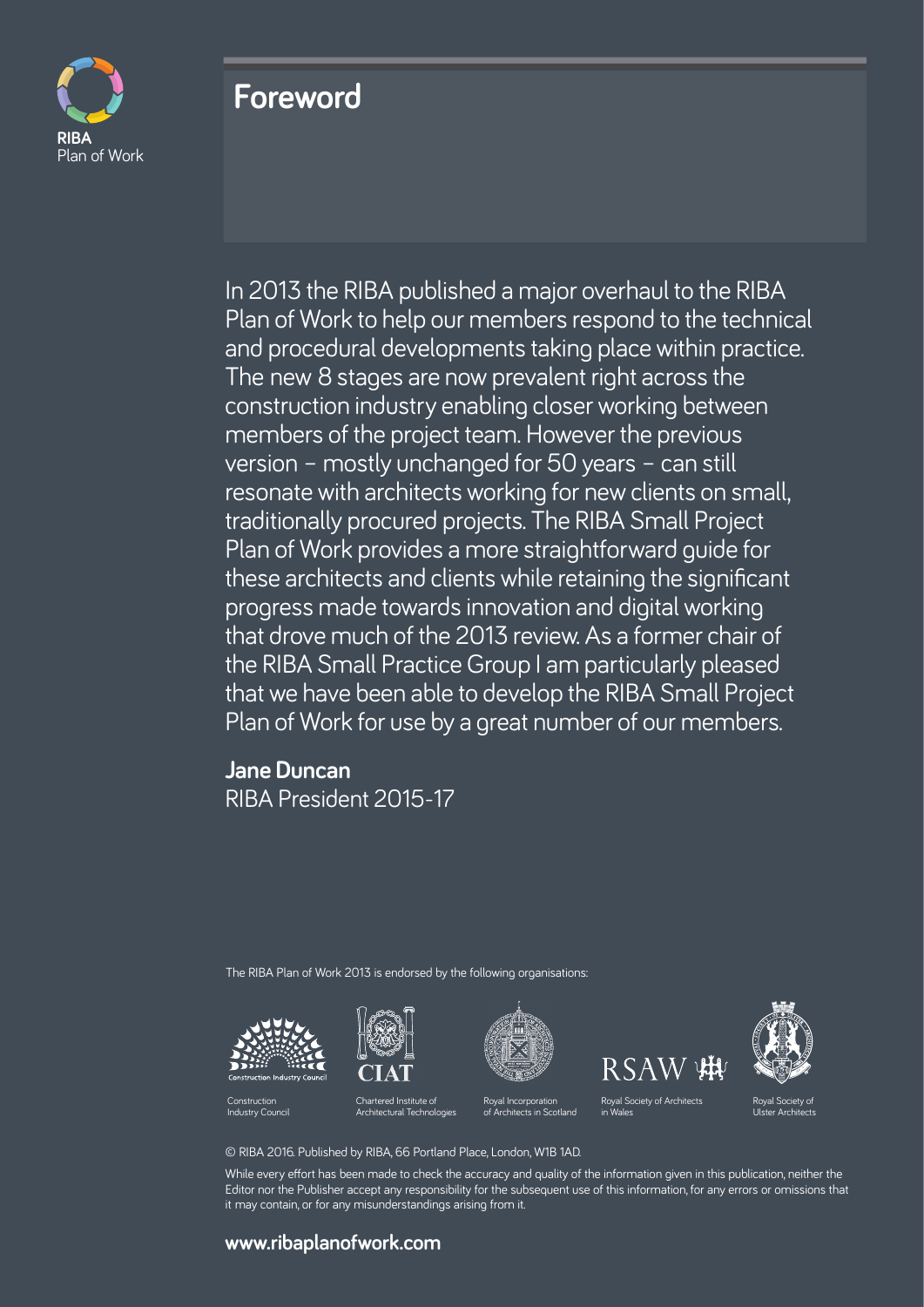### **Introduction** to the RIBA Small Project Plan of Work

#### **Introduction**

The RIBA Plan of Work organises the process of briefing, designing, constructing, maintaining, operating and using building projects into 8 stages. It details the tasks and outputs required at each stage. The 2013 edition recognised key technical and procedural developments within the wider construction industry. The RIBA has now developed a simplified version for architects and their clients working on small traditionally procured projects to better enable process discussions throughout a project.

The RIBA still recommends the use of a bespoke plan of work (from www.ribaplanofwork. com) for architects to use with the rest of the project team in conjunction with this simplified version as this will include further tasks and processes (e.g. Project Strategies and Sustainability Checkpoints) that are becoming of increasing importance, even on smaller projects, though they are likely to be much less onerous to manage at this project scale.

The Small Project Plan of Work provides an overview of the stage tasks on a small project using a traditional procurement route. It includes the regulatory tasks including those for planning, building control and health and safety i.e. CDM 2015.

In the RIBA Small Project Plan of Work [Italic] text represents guidance in the template and **Bold** text represents key RIBA Plan of Work terms that can be found in the Glossary.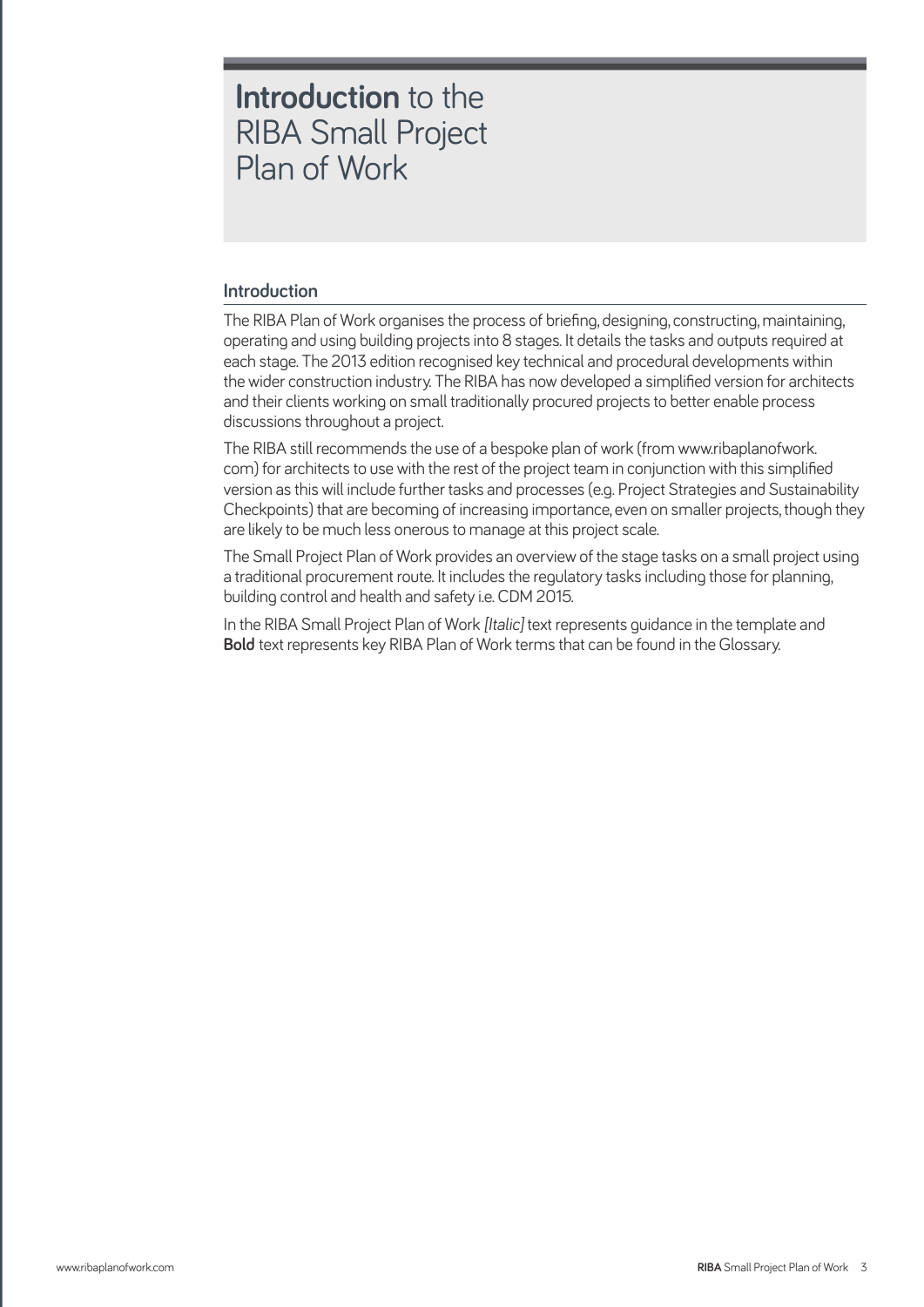

### **Task bars**

#### **Core Objectives:**

The Core Objectives task bar is the same as that in the RIBA Plan of Work 2013. It outlines the tasks necessary for every project, though it is important to recognise that the complexity to which each of the written documents are developed at each stage should be proportional to the projects' size. It is anticipated that many of these will be just a short list of bullet points, (e.g. the **Sustainability Aspirations** and desired **Project Outcomes**) or short documents that may be added to the **Final Project Brief** and updated though out the project (e.g. **Project Strategies**).

#### **Sustainability Checkpoints:**

The Sustainability Checkpoints have been added to the Core Objectives task bar in the RIBA Small Project Plan of Work to help small practices continue to take a leadership role in sustainable design. The RIBA Plan of Work 2013 sets out the key sustainability tasks in a separate task bar that can be explored in detail on www.ribaplanofwork.com. Many of these tasks will be relevant even on a small project, and it is expected that small projects will continue to rely on the complete RIBA Plan of Work in conjunction with this simplified version.

#### **Procurement:**

The RIBA Small Project Plan of Work has been set to Traditional Procurement, where the tendering activities for the **Building Contract**, take place towards the end of Stage 4. There is further detail in this document on the procurement of **Health and Safety** roles, as the new Health and Safety regulations (CDM 2015) now require a **Principal Designer** and **Principal Contractor** on projects that will have more than one **Contractor** on site. For small projects it is expected that these roles will be undertaken by the Architect (**Designer**) and **Contractor**.

#### **Planning Consent, Building Regulations and Health and Safety (CDM):**

This task bar sets out the key regulatory requirements that must be followed to ensure compliance with UK planning, building regulations and health and safety legislation. These all include tasks that are more complex than this document can include. It is essential that the architect, client and contractor know their responsibilities and work together to achieve a smooth running project that meets the needs of the client and the important requirements our society imposes.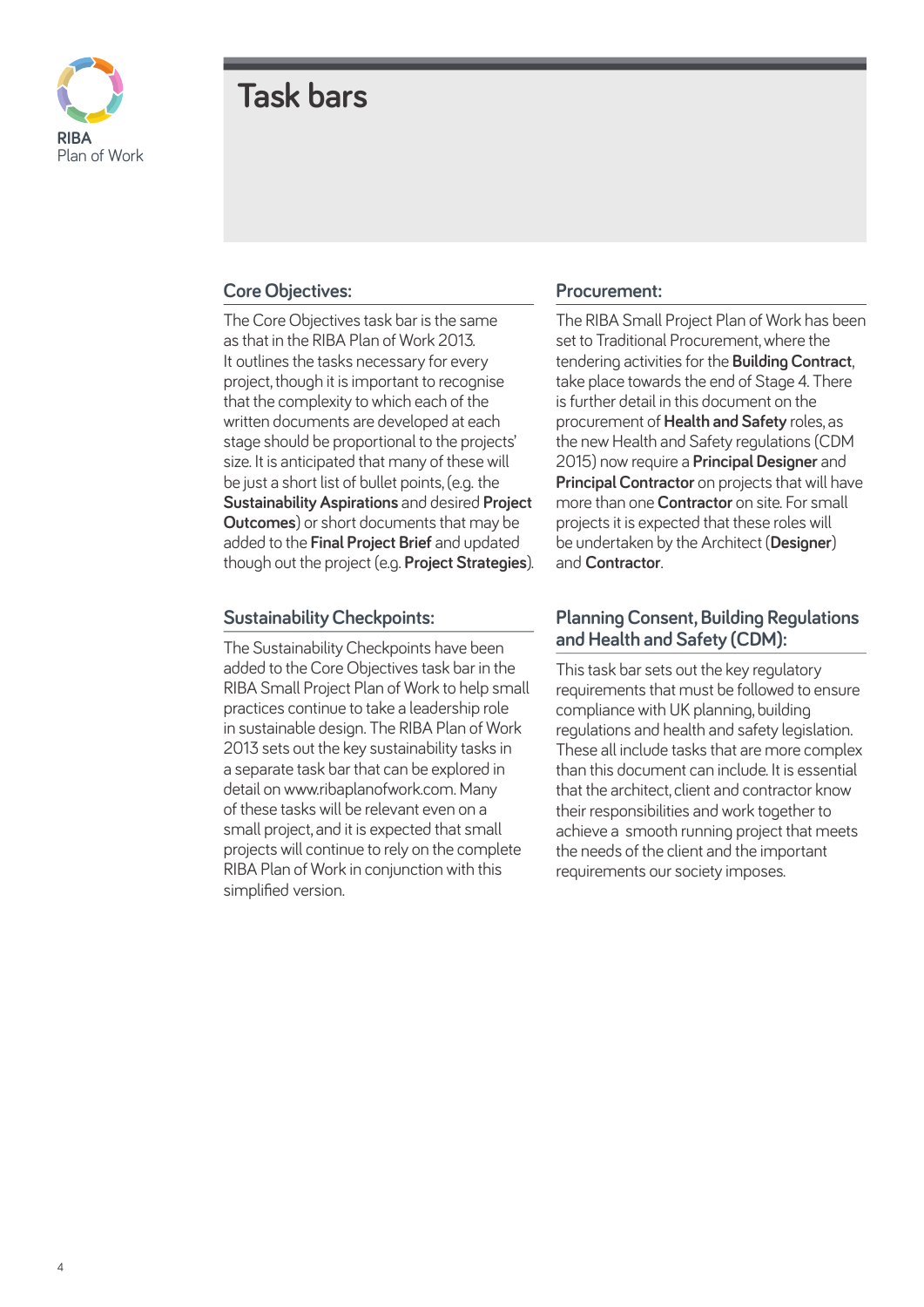#### **Level of Detail:**

The core deliverables of each stage that can be used to sign off the stage are included in this task bar. Stages 2 – 6 require information to be completed at a relevant level of detail, which is suggested as a scale, e.g. 1:100. The level of detail required at each stage should be agreed in Stage 1. On projects where BIM is being used and a model is an agreed deliverable, the appropriate level of detail at each stage should be set out in a shared format such as the NBS BIM Toolkit: https://toolkit.thenbs.com.

On many small projects it is likely that Stage 0 will be a short stage, generally focusing on the clients financial **Business Case** for the project as it is likely that the site has already been selected. Stage 1 will test feasibility studies and concentrate on the appointments and briefing documents. **Concept Design** work should only begin in Stage 2 once the **Initial Project Brief** has been agreed. This becomes the **Final Project Brief** when it has been tested by the agreed **Concept Design**.

The **Planning** application is a key deliverable during Stage 3, however the stage can only be completed once the Design Team have provided key information for the Lead Designer to coordinate the design. If the client agrees to the potential risks of submitting a planning application before the coordination activities, this work must be done before Stage 4 begins.

The Contract Administrator certifies **Practical Completion** when all the works described in the **Building Contract** have been completed; this marks the end of Stage 5, the Client is then free to take over the building.

Stage 6 generally ends at the completion of the **Defects Fixing Period**, which is usually 6 or 12 months from **Practical Completion**). Any **Feedback** activities such as monitoring of the building, its services and users during the **Defects Fixing Period** for fine-tuning purposes should be included in the schedules of services at Stage 6 as part of the architect's/ other designer's appointment. More detailed **Post-occupancy Evaluation** services may be included in Stage 7, and these may require a separate appointment.

#### **Roles**

As part of the development of the RIBA Plan of Work 2013, it was necessary to redefine the core roles that are contained in the RIBA Contract documents. The list below has been adapted to better meet the needs of small projects:

- client
- architect/lead designer
- building services engineer
- civil and structural engineer
- cost consultant
- contractor
- contract administrator (often the architect)
- principal designer (often the architect).

In addition to these core roles, specialist input may be required in relation to design or information management, architectural technology, access and inclusive design, sustainability, landscaping, planning, fire engineering, external lighting, acoustics, interior design, catering or other specialist and support roles.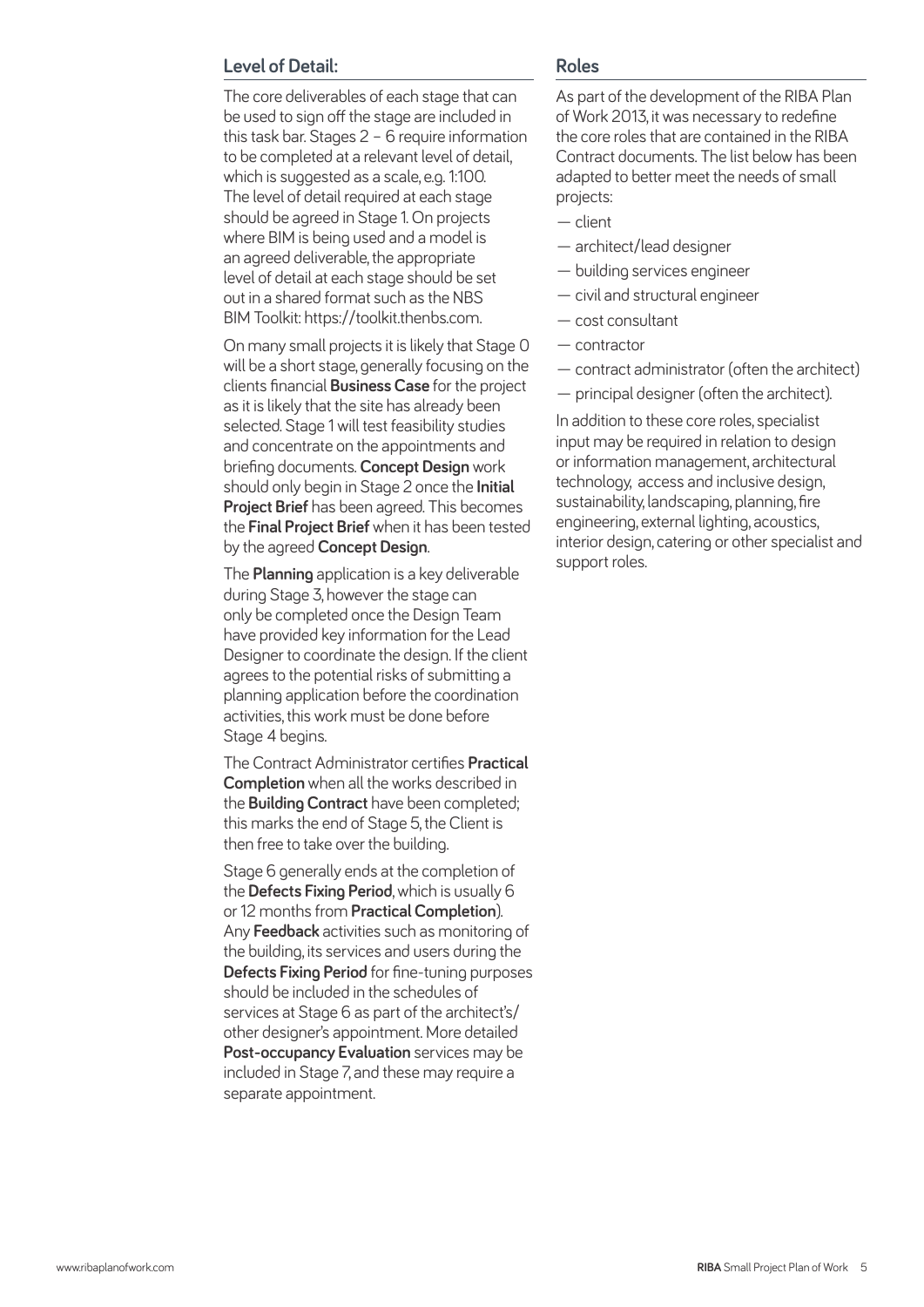

## **Glossary**

The following glossary explains the **Bold** terms that are used in the RIBA Small Project Plan of Work. Further terms are listed in the RIBA Plan of Work 2013 (www.ribaplanofwork.com). Defining certain terms has been necessary to clarify the intent of a term, to provide additional insight and to ensure consistency in the interpretation of the RIBA Plan of Work.

| $As-$<br>constructed'<br>Information | Information produced at the end of a project for the Client's use. This will<br>comprise a mixture of 'as-built' information from specialist subcontractors<br>and the 'final construction issue' from design team members, Clients may also<br>wish to undertake 'as-built' surveys using new surveying technologies to bring<br>a further degree of accuracy to this information.                                                                                                                                                                                                                              |
|--------------------------------------|------------------------------------------------------------------------------------------------------------------------------------------------------------------------------------------------------------------------------------------------------------------------------------------------------------------------------------------------------------------------------------------------------------------------------------------------------------------------------------------------------------------------------------------------------------------------------------------------------------------|
| <b>Building</b><br><b>Contract</b>   | The contract between the client and the contractor for the construction of the<br>project. In some instances, the <b>Building Contract</b> may contain design duties<br>for specialist subcontractors and/or design team members. On some projects,<br>more than one <b>Building Contract</b> may be required; for example, one for shell<br>and core works and another for furniture, fitting and equipment aspects.                                                                                                                                                                                            |
| <b>Business Case</b>                 | The <b>Business Case</b> for a project is the rationale behind the initiation of a new<br>building project. It may consist solely of a reasoned argument. It may contain<br>supporting information, financial appraisals or other background information.<br>It should also highlight initial considerations for the <b>Project Outcomes</b> . In summary,<br>it is a combination of objective and subjective considerations. The <b>Business</b><br>Case might be prepared in relation to, for example, appraising a number of<br>sites or in relation to assessing a refurbishment against a new build option. |
| <b>Client</b>                        | Under Health and Safety legislation CDM 2015 the Client is an organisation or<br>individual for whom a construction project is carried out. Commercial Clients<br>are organisation or individual that have construction work carried out as part of<br>a business. Domestic Clients are people who have construction work carried<br>out on their own home (or the home of a family member) that is not done as<br>part of a business.                                                                                                                                                                           |
|                                      | <b>Commercial Clients</b> must make suitable arrangements for managing a<br>project including appointing the other duty holders (i.e. Designer, Contractor,<br>Principal Designer and Principal Contractor) and ensuring sufficient time and<br>resources are allocated. They must make sure relevant information is prepared<br>and provided to other duty holders and that the Principal Designer and<br>Principal Contractor carry out their duties. They must also ensure that welfare<br>facilities are provided.                                                                                           |
|                                      | The only responsibility a <b>Domestic Client</b> has under CDM 2015 is to appoint<br>a Principal Designer, and a Principal Contractor when there is more than one<br>Contractor. However, if a Domestic Client does not do this, (as is common<br>practice) the duties are automatically transferred to the <b>Contractor</b> or <b>Principal</b><br><b>Contractor.</b> If there is already have a relationship with the Designer before<br>the work starts, the Designer can take on the client duties, provided there is a<br>written agreement between the parties to do so.                                  |
| Construction<br>Programme            | The period in the Project Programme and the Building Contract for the<br>construction of the project, commencing on the site mobilisation date and<br>ending at Practical Completion.                                                                                                                                                                                                                                                                                                                                                                                                                            |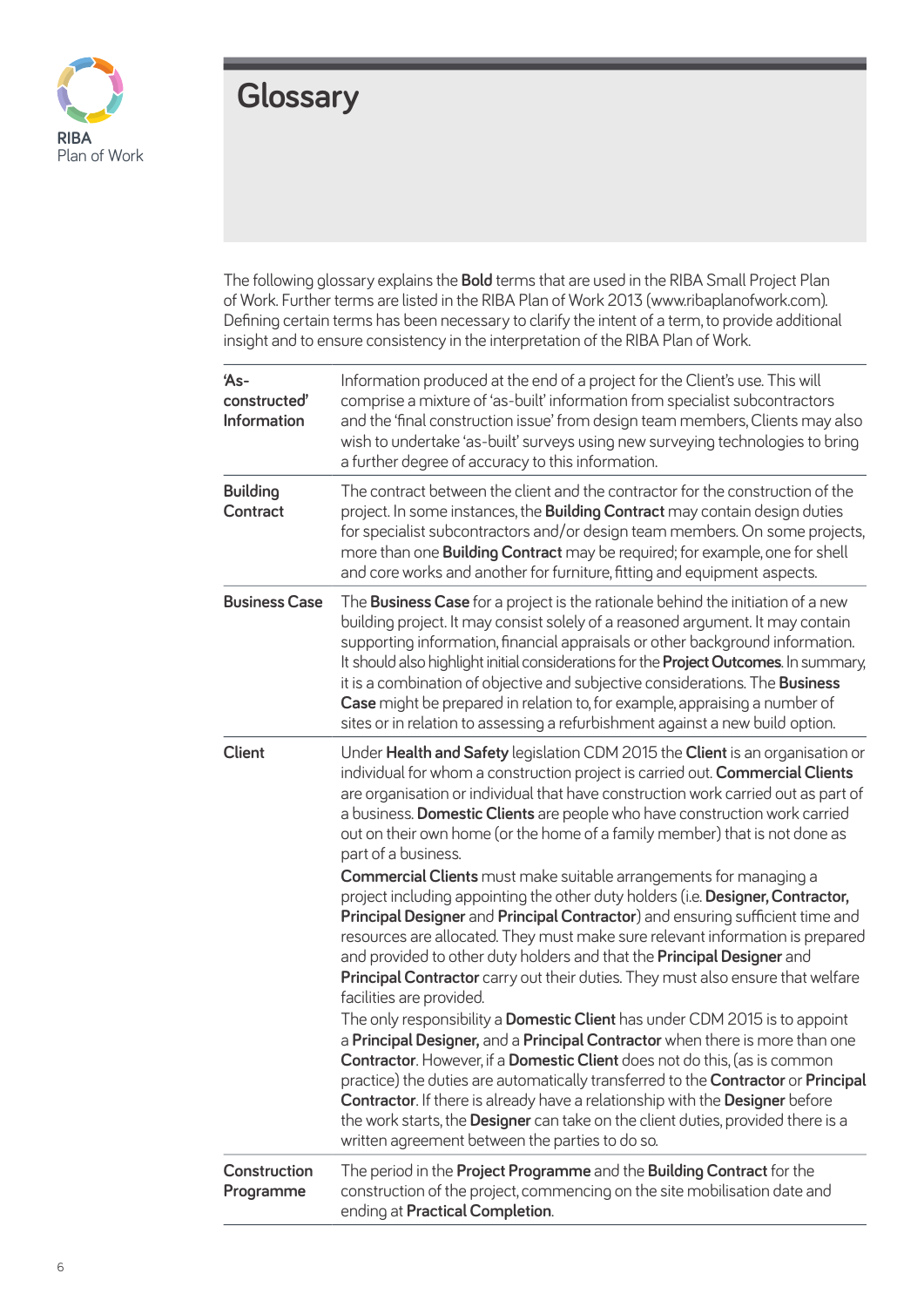| Contractor                              | Under Health and Safety legislation CDM 2015, the Contractor is an individual<br>or a company who carries out the actual construction work. They plan, manage<br>and monitor construction work under their control so it is carried out without<br>risks to Health and Safety. For projects involving more than one Contractor,<br>they coordinate their activities with others in the project team - in particular,<br>to comply with directions given to them by the Principal Designer or Principal<br><b>Contractor.</b> For single <b>Contractor</b> projects, they prepare the construction<br>phase plan. |  |  |  |  |  |
|-----------------------------------------|------------------------------------------------------------------------------------------------------------------------------------------------------------------------------------------------------------------------------------------------------------------------------------------------------------------------------------------------------------------------------------------------------------------------------------------------------------------------------------------------------------------------------------------------------------------------------------------------------------------|--|--|--|--|--|
| Cost<br>Information                     | All of the project costs, including the cost estimate and life cycle costs<br>where required.                                                                                                                                                                                                                                                                                                                                                                                                                                                                                                                    |  |  |  |  |  |
| <b>Defects</b><br><b>Fixing Period</b>  | Generally a 6 or 12 month period following <b>Practical Completion</b> in which<br>the Client reports any defects to the Contract Administrator who may issue<br>instructions to the Contractor to make good the defects within reasonable<br>time. At the end of the Defects Fixing Period the final account of the Building<br><b>Contact</b> should be settled.                                                                                                                                                                                                                                               |  |  |  |  |  |
| <b>Designer</b>                         | Under Health and Safety legislation CDM 2015 the Designer is an<br>organisation or individual who as part of a business, prepares or modifies<br>designs for a building, product or system relating to construction work. When<br>preparing or modifying designs, they eliminate, reduce or control foreseeable<br>risks that may arise during construction, maintenance and use of a building<br>once it is built. They provide information to other members of the project team<br>to help them fulfil their duties.                                                                                           |  |  |  |  |  |
| Design<br>Programme                     | A programme setting out the strategic dates in relation to the design process.<br>It is aligned with the Project Programme but is strategic in its nature, due to the<br>iterative nature of the design process, particularly in the early stages.                                                                                                                                                                                                                                                                                                                                                               |  |  |  |  |  |
| Design<br>Queries                       | Queries relating to the design arising from the site, typically managed using<br>a contractor's in-house request for information (RFI) or technical query (TQ)<br>process.                                                                                                                                                                                                                                                                                                                                                                                                                                       |  |  |  |  |  |
| Feasibility<br><b>Studies</b>           | Studies undertaken on a given site to test the feasibility of the Initial Project<br>Brief on a specific site or in a specific context and to consider how site-wide<br>issues will be addressed.                                                                                                                                                                                                                                                                                                                                                                                                                |  |  |  |  |  |
| Feedback                                | <b>Feedback</b> from the project team, including the end users following completion<br>of a building. The performance of the project can be determined using<br>Feedback, including about the performance of the project team and the<br>performance of the building against the desired Project Outcomes. Post<br>occupancy Evaluation services may also be included.                                                                                                                                                                                                                                           |  |  |  |  |  |
| <b>Final Project</b><br><b>Brief</b>    | The Initial Project Brief amended so that it is aligned with the Concept Design<br>and any briefing decisions made during Stage 2. (Both the Concept Design<br>and Initial Project Brief are Information Exchanges at the end of Stage 2.)                                                                                                                                                                                                                                                                                                                                                                       |  |  |  |  |  |
| <b>Health</b> and<br><b>Safety</b>      | All projects are subject to Health and Safety legislation set by the Health<br>and Safety Executive. (HSE) The latest regulations 'Construction Design<br>Management (CDM) 2015' place new responsibilities on the Client.<br>For further information on the key roles see HSE CDM 2015 Summary<br>(www.hse.gov.uk/construction/cdm/2015/summary.htm) and HSE Need<br>building work done? (www.hse.gov.uk/pubns/indg411.htm).                                                                                                                                                                                    |  |  |  |  |  |
| <b>Health</b> and<br><b>Safety File</b> | The Health and Safety File must contain all the project information that may<br>be relevant to any subsequent work for the building, as Pre-Construction<br>Information. It is intended to be used by the building's owner or operator after<br>handover, or passed on to any subsequent owners.                                                                                                                                                                                                                                                                                                                 |  |  |  |  |  |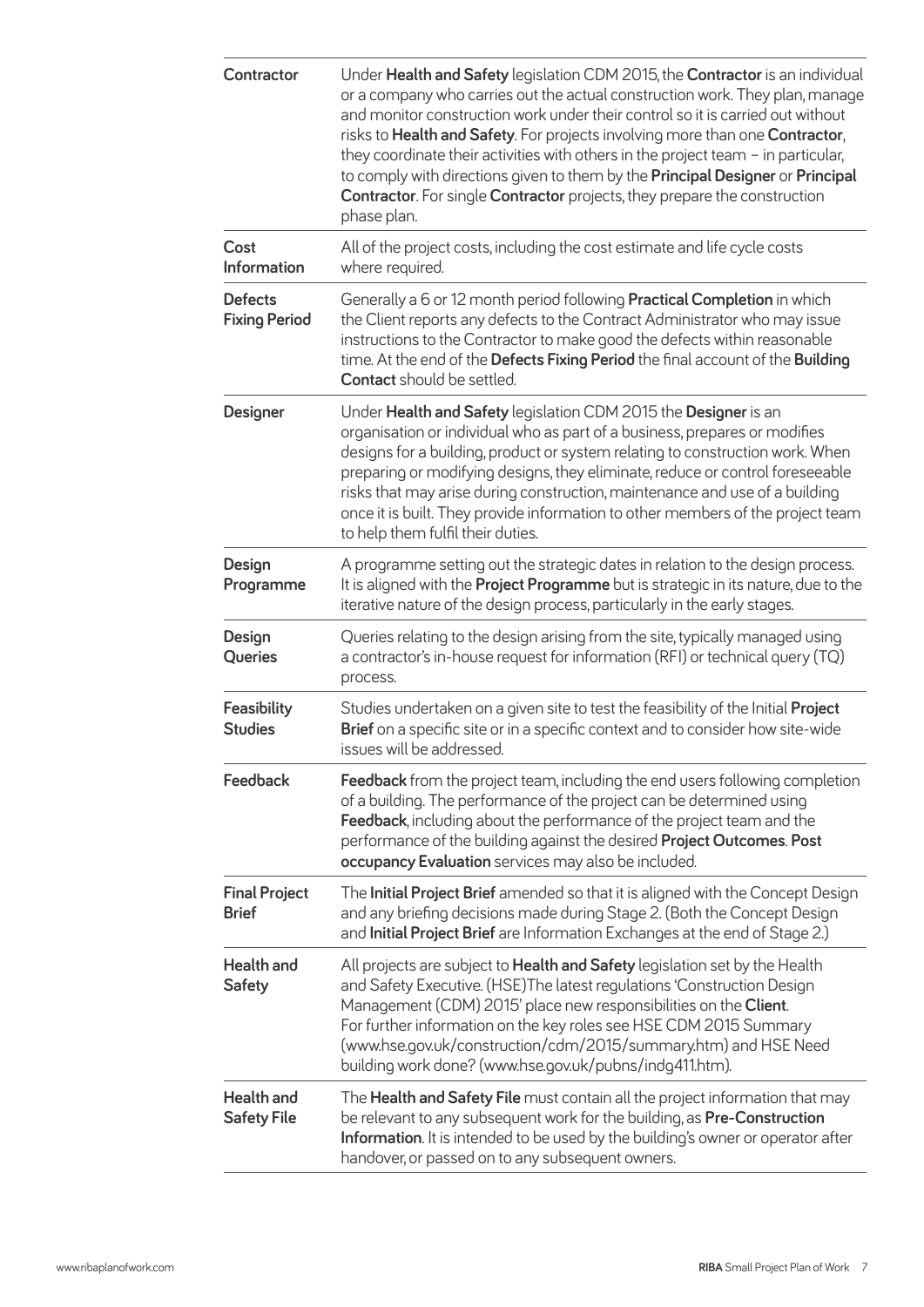

| Information<br><b>Exchange</b>             | The formal issue of information for review and sign-off by the client at key<br>stages of the project. The project team may also have additional formal<br>Information Exchanges as well as the many informal exchanges that occur<br>during the iterative design process.                                                                                                                                                                                                                                                                                                                                                                                                                                                                                                                                                                                                   |  |  |  |  |  |
|--------------------------------------------|------------------------------------------------------------------------------------------------------------------------------------------------------------------------------------------------------------------------------------------------------------------------------------------------------------------------------------------------------------------------------------------------------------------------------------------------------------------------------------------------------------------------------------------------------------------------------------------------------------------------------------------------------------------------------------------------------------------------------------------------------------------------------------------------------------------------------------------------------------------------------|--|--|--|--|--|
| <b>Initial</b><br><b>Project Brief</b>     | The brief prepared following discussions with the client to ascertain the <b>Project</b><br>Objectives, the client's Business Case and, in certain instances, in response to<br>site Feasibility Studies.                                                                                                                                                                                                                                                                                                                                                                                                                                                                                                                                                                                                                                                                    |  |  |  |  |  |
| Planning                                   | <b>Planning</b> is the process of managing the development of land and buildings.<br>The Government has published a Plain English guide to the Planning System<br>(https://www.gov.uk/government/publications/plain-english-guide-to-<br>the-planning-system). See the Planning Practice Guidance website (http://<br>planningguidance.communities.gov.uk/) for further detail on the process, your<br>responsibilities, pre-Planning application discussions, Planning application,<br>Planning Conditions and more information.                                                                                                                                                                                                                                                                                                                                            |  |  |  |  |  |
| Planning<br><b>Conditions</b>              | Local Authorities sometimes impose conditions to Planning Consent, these<br>often require additional approvals pre, during or after Construction or may<br>impose restrictions In Use e.g. limited opening hours.                                                                                                                                                                                                                                                                                                                                                                                                                                                                                                                                                                                                                                                            |  |  |  |  |  |
| Post-<br>occupancy<br><b>Evaluation</b>    | Evaluation undertaken post occupancy to determine whether the Project<br>Outcomes, both subjective and objective, set out in the Final Project Brief have<br>been achieved.                                                                                                                                                                                                                                                                                                                                                                                                                                                                                                                                                                                                                                                                                                  |  |  |  |  |  |
| <b>Practical</b><br>Completion             | Practical Completion is a contractual term used in the Building Contract to<br>signify the date on which a project is handed over to the client. The date triggers<br>a number of contractual mechanisms including the Defects Fixing Period.                                                                                                                                                                                                                                                                                                                                                                                                                                                                                                                                                                                                                                |  |  |  |  |  |
| Pre-<br><b>Construction</b><br>Information | Pre-Construction Information is generally made up of Site Information, the<br>Final Project Brief and the pre-existing Health and Safety File.                                                                                                                                                                                                                                                                                                                                                                                                                                                                                                                                                                                                                                                                                                                               |  |  |  |  |  |
| Principal<br>Contractor                    | Under Health and Safety legislation CDM 2015 the Principal Contractor is<br>a Contractor appointed by the client to coordinate the construction phase<br>of a project where it involves more than one <b>Contractor</b> . They plan, manage,<br>monitor and coordinate health and safety in the construction phase of a<br>project. This includes liaising with the client and <b>Principal Designer</b> , preparing<br>the construction phase plan, organising cooperation between contractors and<br>coordinating their work. They make sure suitable site inductions are provided,<br>reasonable steps are taken to prevent unauthorised access, workers are<br>consulted and engaged in securing their Health and Safety welfare facilities<br>are provided.                                                                                                             |  |  |  |  |  |
| Principal<br><b>Designer</b>               | Under Health and Safety legislation CDM 2015 the Principal Designer<br>is a Designer appointed by the client in projects involving more than one<br><b>Contractor.</b> They can be an organisation or an individual with sufficient<br>knowledge, experience and ability to carry out the role. They plan, manage,<br>monitor and coordinate health and safety in the pre-construction phase of<br>a project. This includes identifying, eliminating or controlling foreseeable<br>risks, and ensuring designers carry out their duties. They prepare and provide<br>relevant information to other duty holders and liaise with the Principal<br><b>Contractor</b> to help in the planning, management, monitoring and coordination<br>of the construction phase. The <b>Principal Designer</b> is responsible for collating<br>and handing over the Health and Safety File. |  |  |  |  |  |
| Project<br><b>Budget</b>                   | The client's budget for the project, which may include the construction cost<br>as well as the cost of certain items required post completion and during the<br>project's operational use.                                                                                                                                                                                                                                                                                                                                                                                                                                                                                                                                                                                                                                                                                   |  |  |  |  |  |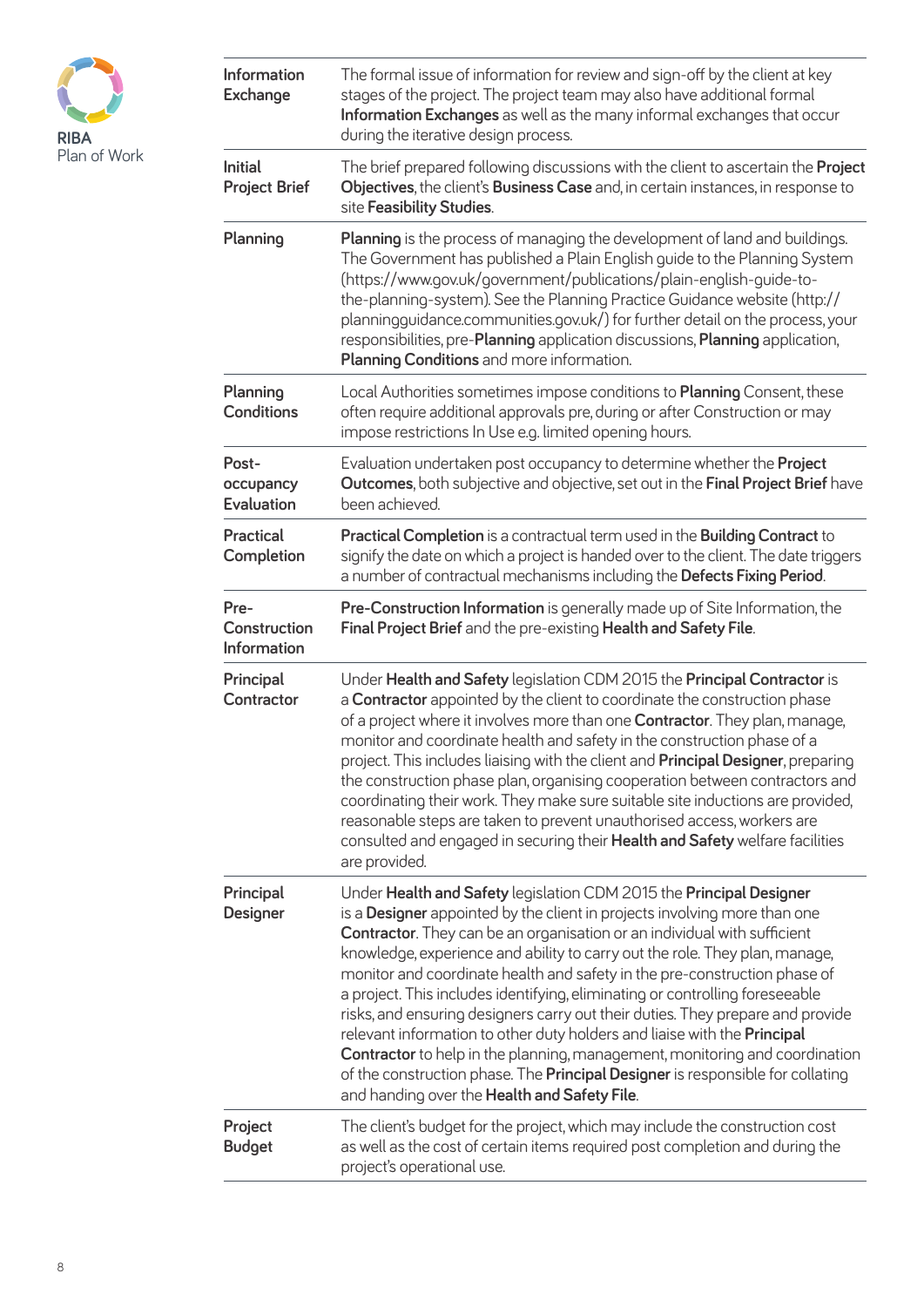| Project<br>Information                                                                                                                                                                                                                                                                                                                                                                                                                                                                                                                                                  | Information, including models, documents, specifications, schedules and<br>spreadsheets, issued between parties during each stage and in formal<br>Information Exchanges at the end of each stage.                                                                                                                                                                                                                                                                                                                                                                                            |  |  |  |  |  |
|-------------------------------------------------------------------------------------------------------------------------------------------------------------------------------------------------------------------------------------------------------------------------------------------------------------------------------------------------------------------------------------------------------------------------------------------------------------------------------------------------------------------------------------------------------------------------|-----------------------------------------------------------------------------------------------------------------------------------------------------------------------------------------------------------------------------------------------------------------------------------------------------------------------------------------------------------------------------------------------------------------------------------------------------------------------------------------------------------------------------------------------------------------------------------------------|--|--|--|--|--|
| Project<br><b>Objectives</b>                                                                                                                                                                                                                                                                                                                                                                                                                                                                                                                                            | The client's key objectives as set out in the Initial Project Brief. The document<br>includes, where appropriate, the employer's Business Case, Sustainability<br>Aspirations or other aspects that may influence the preparation of the brief<br>and, in turn, the Concept Design stage. For example, Feasibility Studies<br>may be required in order to test the <b>Initial Project Brief</b> against a given site,<br>allowing certain high-level briefing issues to be considered before design work<br>commences in earnest.                                                             |  |  |  |  |  |
| Project<br>Outcomes                                                                                                                                                                                                                                                                                                                                                                                                                                                                                                                                                     | The desired outcomes for the project (for example, in the case of a new family<br>house this might be: 'spending more time together' or 'living a clutter free<br>home-life'). The outcomes may include operational aspects and a mixture of<br>subjective and objective criteria.                                                                                                                                                                                                                                                                                                            |  |  |  |  |  |
| Project<br>Programme                                                                                                                                                                                                                                                                                                                                                                                                                                                                                                                                                    | The overall period for the briefing, design, construction and post-completion<br>activities of a project.                                                                                                                                                                                                                                                                                                                                                                                                                                                                                     |  |  |  |  |  |
| Project<br><b>Strategies</b>                                                                                                                                                                                                                                                                                                                                                                                                                                                                                                                                            | The strategies developed in parallel with the Concept Design to support the<br>design and, in certain instances, to respond to the <b>Final Project Brief</b> as it is<br>concluded. These strategies may include:<br>$-$ acoustics<br>- building control<br>$-$ Construction<br>$-$ fire engineering<br>$-$ handover<br>- health and safety<br>- maintenance and operational<br>$-$ sustainability<br>- technology.<br>These strategies are usually prepared in outline at Stage 2 and in detail at<br>Stage 3, with the recommendations absorbed into the Stage 4 Information<br>Exchanges. |  |  |  |  |  |
| Schedule of<br><b>Services</b>                                                                                                                                                                                                                                                                                                                                                                                                                                                                                                                                          | A list of specific services and tasks to be undertaken by a party involved in the<br>project which is incorporated into their professional services contract.                                                                                                                                                                                                                                                                                                                                                                                                                                 |  |  |  |  |  |
| <b>Site</b><br>Information                                                                                                                                                                                                                                                                                                                                                                                                                                                                                                                                              | Specific Project Information in the form of specialist surveys or reports<br>relating to the project or site specific context.                                                                                                                                                                                                                                                                                                                                                                                                                                                                |  |  |  |  |  |
| Specification                                                                                                                                                                                                                                                                                                                                                                                                                                                                                                                                                           | A Specification is a written description of the required quality of a project. It is a<br>document to be read in conjunction with the Technical Design.                                                                                                                                                                                                                                                                                                                                                                                                                                       |  |  |  |  |  |
| <b>Strategic Brief</b>                                                                                                                                                                                                                                                                                                                                                                                                                                                                                                                                                  | The brief prepared to enable the Strategic Definition of the project. Strategic<br>considerations might include considering different sites, whether to extend,<br>refurbish or build new and the key <b>Project Outcomes</b> as well as initial<br>considerations for the Project Programme and assembling the project team.                                                                                                                                                                                                                                                                 |  |  |  |  |  |
| The client's aspirations for sustainability, which may include additional<br>Sustainability<br>objectives, measures or specific levels of performance in relation to<br><b>Aspirations</b><br>international standards, as well as details of specific demands in relation to<br>operational or facilities management issues.<br>A sustainability strategy will be prepared in response to the Sustainability<br>Aspirations and will include specific additional items, such as an energy plan<br>and ecology plan and the design life of the building, as appropriate. |                                                                                                                                                                                                                                                                                                                                                                                                                                                                                                                                                                                               |  |  |  |  |  |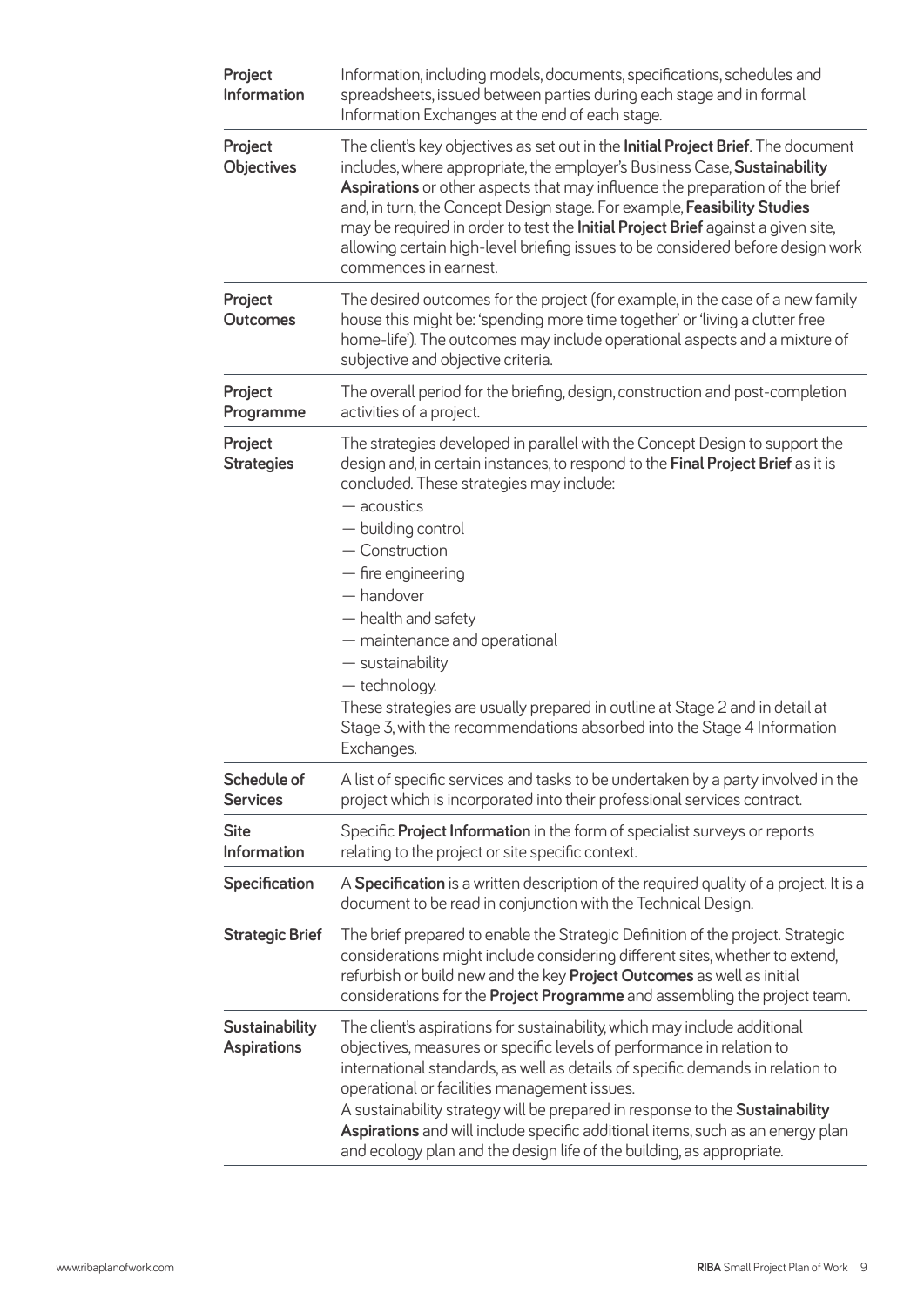

## **Credits**

The RIBA Small Project Plan of Work was developed by: Alex Tait, RIBA Practice Department Ian Davies, Consultant Architect and Party Wall Surveyor Dale Sinclair, AECOM and the Editor of the RIBA Plan of Work 2013 The RIBA Small Practice Group The RIBA Regulations and Standards Group The RIBA Practice and Profession Committee

Design by darkhorsedesign.co.uk

**Feedback**

The RIBA Small Project Plan of Work cannot foresee or address every issue that might arise. Your feedback, queries and comments would therefore be greatly appreciated and should be sent to practice@riba.org, or you can provide feedback using the electronic version of the RIBA Plan of Work via www.ribaplanofwork.com.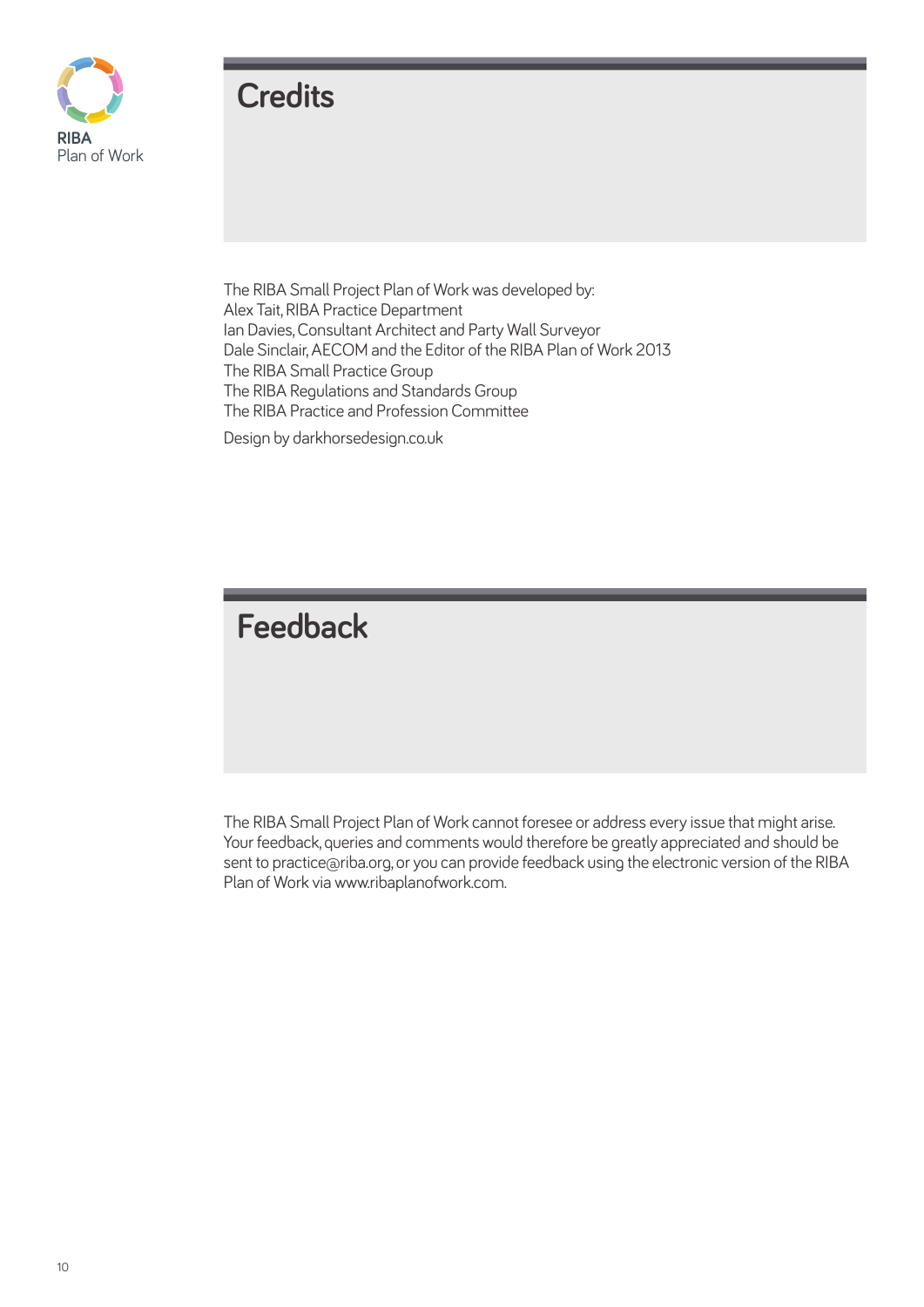| C                                 |
|-----------------------------------|
|                                   |
| ς<br>Ω<br>$\overline{\mathbf{5}}$ |
|                                   |
| 7                                 |
|                                   |
|                                   |
| י                                 |
| Ì                                 |
|                                   |
|                                   |
|                                   |
|                                   |
|                                   |
|                                   |
|                                   |
|                                   |
| ſ                                 |
|                                   |

RIBA 脚

|                         | In Use                         | in accordance with Schedule<br>of Services.<br>Undertake In Use services                                                                                                                                                                                                                                                                                 | [Sustainability Checkpoint - 7]                          | Client, offer additional In Use<br>Maintain relationship with<br>services as appointed                                                                                                                                  |                                                                                                                                                                                                                                                                                                                             |                                                                                                                                                                   |                                                                                                                                                                                                                                                                                               |
|-------------------------|--------------------------------|----------------------------------------------------------------------------------------------------------------------------------------------------------------------------------------------------------------------------------------------------------------------------------------------------------------------------------------------------------|----------------------------------------------------------|-------------------------------------------------------------------------------------------------------------------------------------------------------------------------------------------------------------------------|-----------------------------------------------------------------------------------------------------------------------------------------------------------------------------------------------------------------------------------------------------------------------------------------------------------------------------|-------------------------------------------------------------------------------------------------------------------------------------------------------------------|-----------------------------------------------------------------------------------------------------------------------------------------------------------------------------------------------------------------------------------------------------------------------------------------------|
|                         | and Closeout<br>Handover       | Handover of building and<br>conclusion of Building<br>Contract.                                                                                                                                                                                                                                                                                          | [Sustainability Checkpoint - 6]                          | Conclude administration of<br><b>Building Contract</b> .                                                                                                                                                                | Comply with pre-occupancy<br>to comply with in-use<br>Planning Conditions.<br>Advise Client of need<br>Planning Conditions.                                                                                                                                                                                                 | As-constructed Information<br>including Health and Safety<br>File [at begining of stage].<br>Feedback reports.                                                    | 1:100 Site plan including<br>drainage, external works, etc.<br>and specialist subcontractor<br>information [as appropriate<br>if not incorporated onto the<br>Structural, building services<br>1:50 Plans, Sections and<br>architects information].<br>Detailed Specification.<br>Elevations. |
|                         | Construction                   | Construction Programme<br>and resolution of Design<br>and onsite Construction<br>in accordance with the<br>Offsite manufacturing<br>Queries from site as<br>they arise.                                                                                                                                                                                  | [Sustainability Checkpoint - 5]                          | regular site inspections and<br>Completion, including<br>Contract to Practical<br>Administer Building<br>review of progress.                                                                                            | Contractor to comply with<br>any construction-specific<br>Planning Conditions.<br>Collate Health and<br>Safety File.                                                                                                                                                                                                        |                                                                                                                                                                   |                                                                                                                                                                                                                                                                                               |
|                         | Technical<br>Design            | specifications, in accordance<br>in accordance with Project<br>Prepare Technical Design<br>subcontractor design and<br>with Design Programme<br>Strategies to include all<br>architectural, structural<br>information, specialist<br>and building services                                                                                               | [Sustainability Checkpoint - 4]                          | Issue Technical Design for<br>tender. Tenders assessed<br>Specialist sub-contractor<br>and Building Contract<br>reviewed post award.<br>appointing Principal<br>Stage 4 information<br>awarded including<br>Contractor. | Prepare and submit Building<br>Review Planning Conditions<br>Discharge pre-Construction<br>required and others where<br>and any other third party<br>Regulations submission<br>Planning Conditions as<br>submissions requiring<br>following granting of<br>possible.<br>consent.<br>consent.                                | Completed Technical Design<br>of the project.                                                                                                                     | drainage, external works, etc.<br>Door/Window/Finishes and<br>1:100 Site plan including<br>1:50 Plans, Sections and<br>120 Detailed plans and<br>Detailed Specification.<br>component details<br>1:500 Block Plan.<br>1:10/1:5/Full Size<br>other Schedules.<br>Elevations.<br>sections.      |
|                         | Developed<br>Design            | Stategies in accordance with<br>Prepare Developed Design<br>outline specifications, Cost<br>building services systems,<br>Information and Project<br>and updated proposals<br>including coordinated<br>for structural design,<br>Design Programme.                                                                                                       | [Sustainability Checkpoint - 3]                          |                                                                                                                                                                                                                         | design coordination activities<br>should be concluded prior to<br>Submit Planning application.<br>[Detailed planning<br>applications should only be<br>approved by the client. The<br>consultations as required.<br>made prior to the design<br>coordination activities if<br>Undertake third party<br>stage 3 completion]. | Developed Design, including<br>the coordinated architectural<br>services design and updated<br>Cost Information.<br>structural and building                       | 1:100 Plans, Sections and<br>Outline Specification.<br>1:1250 Location Plan.<br>1:50 Sketch Details.<br>1:500 Site Plan.<br>Elevations.                                                                                                                                                       |
| $\overline{\mathsf{N}}$ | Concept<br>Design              | preliminary <b>Cost Information</b><br>along with relevant <b>Project</b><br><b>Strategies</b> in accordance with<br>Agree alterations to brief and<br>including outline proposals<br>for structural design,<br>building services systems,<br>outline specifications and<br>Prepare Concept Design,<br>Final Project Brief<br>Design Programme.<br>issue | $\overline{\mathcal{C}}$<br>[Sustainability Checkpoint - |                                                                                                                                                                                                                         | risks should be included in the<br>Stage sign-off].<br>applications.<br>[Detailed planning<br>applications should be made<br>only where to meet specific<br>client need, the associated<br>Collate Pre-Construction<br>application discussions.<br>Submit outline planning<br>Conduct pre-Planning<br>Information.          | Concept Design including<br>outline structural and building<br>services design, preliminary<br><b>Cost Information</b> and <b>Final</b><br><b>Project Brief</b> . | Plans, Sections and<br>1:1250 Location Plan.<br>1:500 Site Plan.<br>Elevations.<br>1:100                                                                                                                                                                                                      |
|                         | Preparation<br>and Brief       | Develop Project Objectives,<br>Brief. Undertake Feasibility<br>Sustainability Aspirations,<br>parameters or constraints<br>and develop Initial Project<br>Studies and review of<br>Project Budget, other<br>Project Outcomes,<br>Site Information.                                                                                                       | Sustainability Checkpoint - 1]                           | Agree <b>Schedule of Services.</b><br>Appoint design team<br>including <b>Principal Designer</b> .                                                                                                                      | Conduct initial pre-Planning<br>regulatory responsibilities<br>including <b>Health and Safety</b><br>the suitability of Feasibility<br>[if required to determine<br>application discussions,<br>inform Client of their<br>Studies                                                                                           | Initial Project Brief.                                                                                                                                            |                                                                                                                                                                                                                                                                                               |
|                         | Definition<br><b>Strategic</b> | Case and Strategic Brief<br>Identify client's Business<br>and other core project<br>requirements.                                                                                                                                                                                                                                                        | Sustainability Checkpoint - O                            | assembling the project team.<br>Initial considerations for                                                                                                                                                              |                                                                                                                                                                                                                                                                                                                             | Strategic Brief.                                                                                                                                                  |                                                                                                                                                                                                                                                                                               |
| zeget2                  | <b>Tasks</b>                   | Objectives<br>Core                                                                                                                                                                                                                                                                                                                                       |                                                          | and building contracts<br>Professional services<br>Procurement<br>procurement route<br>on a traditional<br>based                                                                                                        | and Health and<br>Overview of regulatory<br>Safety (CDM)<br>Regulations<br>Consent,<br>requirements.<br>Planning<br>Building                                                                                                                                                                                                | nformation<br>Generally at stage<br>Exchanges<br>completion                                                                                                       | for specification<br>[If using BIM the model<br>will be a deliverable.]<br>Level of Detail<br>detail for design and<br>level of information<br>Suggested level of                                                                                                                             |

maintaining, operating<br>and using building<br>projects into 8 stages. ring in the control of Mork<br>Project Plan of Work<br>has been published to<br>enween clients and<br>between clients and It should be used in<br>conjunction with the<br>RIBA Plan of Work<br>2013 to organise<br>project tasks, as many<br>tasks are left out of services contracts and<br>building contracts. services contracts and has been published to architects and to<br>suggest the key tasks project tasks, as many maintaining, operating suggest the key tasks relevant at all project<br>scales, and further can be found at www.<br>ribaplanofwork.com. projects into 8 stages. enable closer working detailed professional relevant at all project can be found at www. detailed professional Project Plan of Work conjunction with the keep it as simple as between clients and ribaplanofwork.com. It should be used in keep it as simple as Checkpoints, that<br>provide sustainable provide sustainable **RIBA**<br>Plan of Work briefing, designing, tasks are left out of **Project Strategies** The RIBA Plan of<br>Work 2013 should briefing, designing, RIBA Plan of Work The Sustainability Work 2013 should for small projects. this document to The **Sustainability**  scales, and further building contracts. for small projects. **Checkpoints**, that **Project Strategies** be used solely as and using building this document to The RIBA Plan of The RIBA Plan of Work organises<br>the process of The RIBA Small 2013 to organise The RIBA Plan of be used solely as guidance for the architects and to The RIBA Small guidance for the Work organises information on preparation of design tasks information on the process of constructing, preparation of constructing, design tasks possible.

Plan of Work